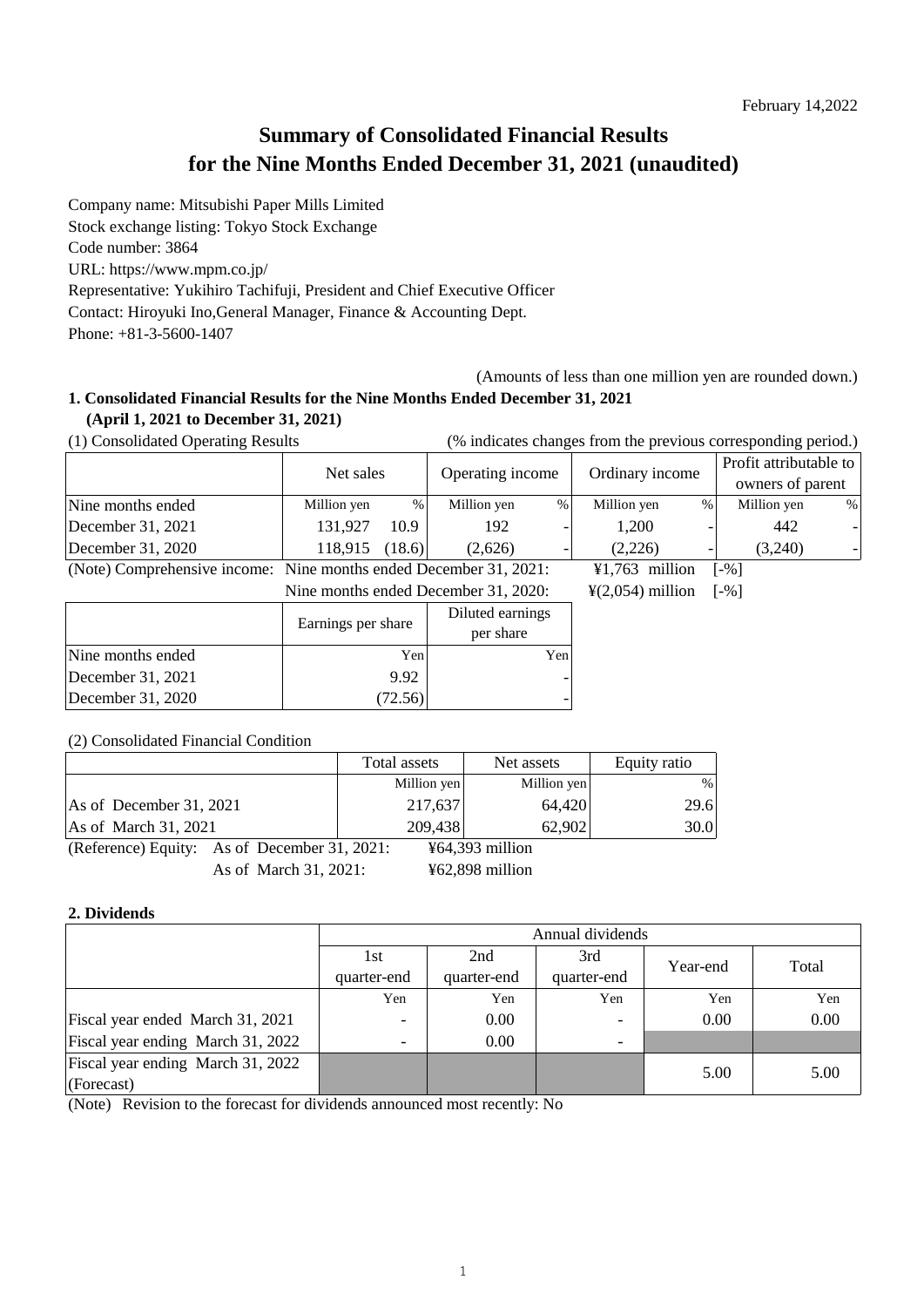## **3. Consolidated Financial Results Forecast for the Fiscal Year Ending March 31, 2022 (April 1, 2021 to March 31, 2022)**

|           | Net sales   |      | Operating income |      | Ordinary income |                          | Profit attributable to<br>owners of parent |                          | Earnings<br>per share |
|-----------|-------------|------|------------------|------|-----------------|--------------------------|--------------------------------------------|--------------------------|-----------------------|
|           | Million yen | $\%$ | Million yen      | $\%$ | Million yen     | $\%$                     | Million yen                                | %                        | Yen                   |
| Full year | 175,000     |      | ,000             |      | 2,000           | $\overline{\phantom{0}}$ | 500                                        | $\overline{\phantom{0}}$ | 1.20                  |

(% indicates changes from the previous corresponding period.)

(Note) Revision to the financial results forecast announced most recently: No

#### **\* Notes:**

(1) Changes in significant subsidiaries during the period under review (changes in specified subsidiaries resulting in changes in scope of consolidation): None New: - (Company name); Excluded: - (Company name)

(2) Accounting policies adopted specially for the preparation of quarterly consolidated financial statements: None

(3) Changes in accounting policies, changes in accounting estimates and retrospective restatement

| 1) Changes in accounting policies due to the revision of accounting standards: | Yes. |
|--------------------------------------------------------------------------------|------|
| 2) Changes in accounting policies other than 1) above:                         | None |
| 3) Changes in accounting estimates:                                            | Yes  |
| 4) Retrospective restatement:                                                  | None |

#### (4) Total number of issued shares (common shares)

1) Total number of issued shares at the end of the period (including treasury shares):

| December 31, 2021: | 44,741,433 shares |
|--------------------|-------------------|
| March 31, 2021:    | 44,741,433 shares |

 2) Total number of treasury shares at the end of the period: December 31, 2021: 288,144 shares

| - - - - - - - - - - - - - - - - | ____________  |
|---------------------------------|---------------|
| March 31, 2021:                 | 83,756 shares |

3) Average number of shares during the period:

Nine months ended December 31, 2021: 44,571,214 shares

Nine months ended December 31, 2020: 44,658,566 shares

- (Notes) The Company has adopted a BIP (Board Incentive Plan) trust, assuming the number of shares held by the trust are included in the number of treasury stock of "(4) Total number of issued shares (common shares)".
- \* This quarterly financial results report is exempt from quarterly review by Certified Public Accountants or an Audit Firm.

\* Explanation of the proper use of financial results forecast and other notes

acquired by the Company and certain assumptions assessed to be reasonable. Actual results may differ significantly from these forecasts due to a wide range of factors. The earnings forecasts and other forward-looking statements herein are based on information currently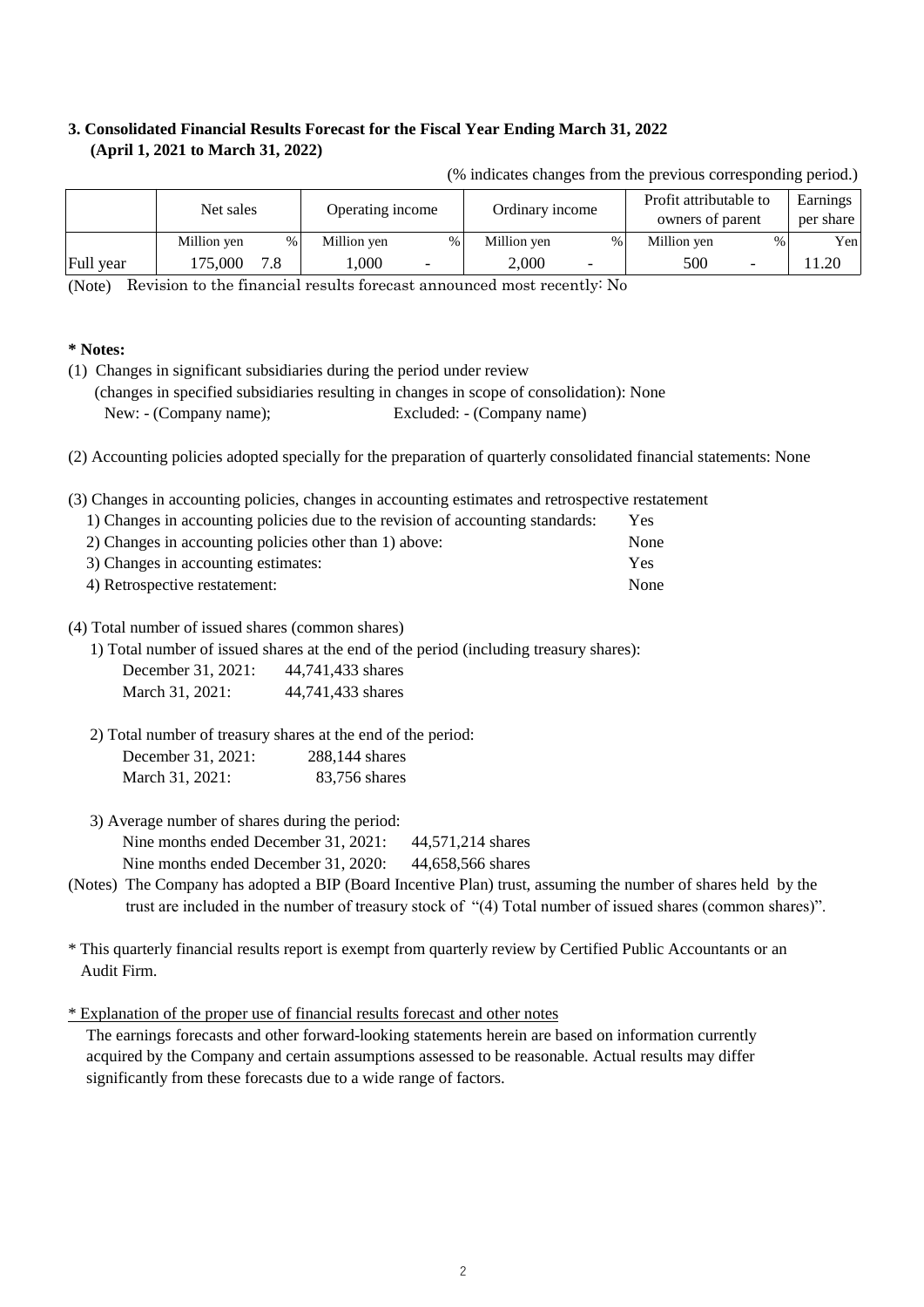### Consolidated Financial Statements

(1) Consolidated Balance Sheets

|                                                     |                      | (Million yen)           |
|-----------------------------------------------------|----------------------|-------------------------|
|                                                     | As of March 31, 2021 | As of December 31, 2021 |
| Assets                                              |                      |                         |
| <b>Current</b> assets                               |                      |                         |
| Cash and deposits                                   | 15,701               | 10,299                  |
| Notes and accounts receivable - trade               | 28,797               |                         |
| Notes and accounts receivable - trade, and contract |                      |                         |
| assets                                              |                      | 41,293                  |
| Merchandise and finished goods                      | 23,433               | 25,020                  |
| Work in process                                     | 6,758                | 7,335                   |
| Raw materials and supplies                          | 10,230               | 11,315                  |
| Other                                               | 4,123                | 4,665                   |
| Allowance for doubtful accounts                     | (430)                | (142)                   |
| Total current assets                                | 88,614               | 99,788                  |
| Non-current assets                                  |                      |                         |
| Property, plant and equipment                       |                      |                         |
| Buildings and structures, net                       | 22,814               | 21,786                  |
| Machinery, equipment and vehicles, net              | 41,137               | 38,807                  |
| Land                                                | 21,619               | 21,661                  |
| Construction in progress                            | 465                  | 1,188                   |
| Other, net                                          | 2,896                | 2,715                   |
| Total property, plant and equipment                 | 88,934               | 86,158                  |
| Intangible assets                                   |                      |                         |
| Other                                               | 1,590                | 1,862                   |
| Total intangible assets                             | 1,590                | 1,862                   |
| Investments and other assets                        |                      |                         |
| Investment securities                               | 20,231               | 20,288                  |
| Other                                               | 10,141               | 9,569                   |
| Allowance for doubtful accounts                     | (74)                 | (29)                    |
| Total investments and other assets                  | 30,298               | 29,827                  |
| Total non-current assets                            | 120,823              | 117,849                 |
| <b>Total assets</b>                                 | 209,438              | 217,637                 |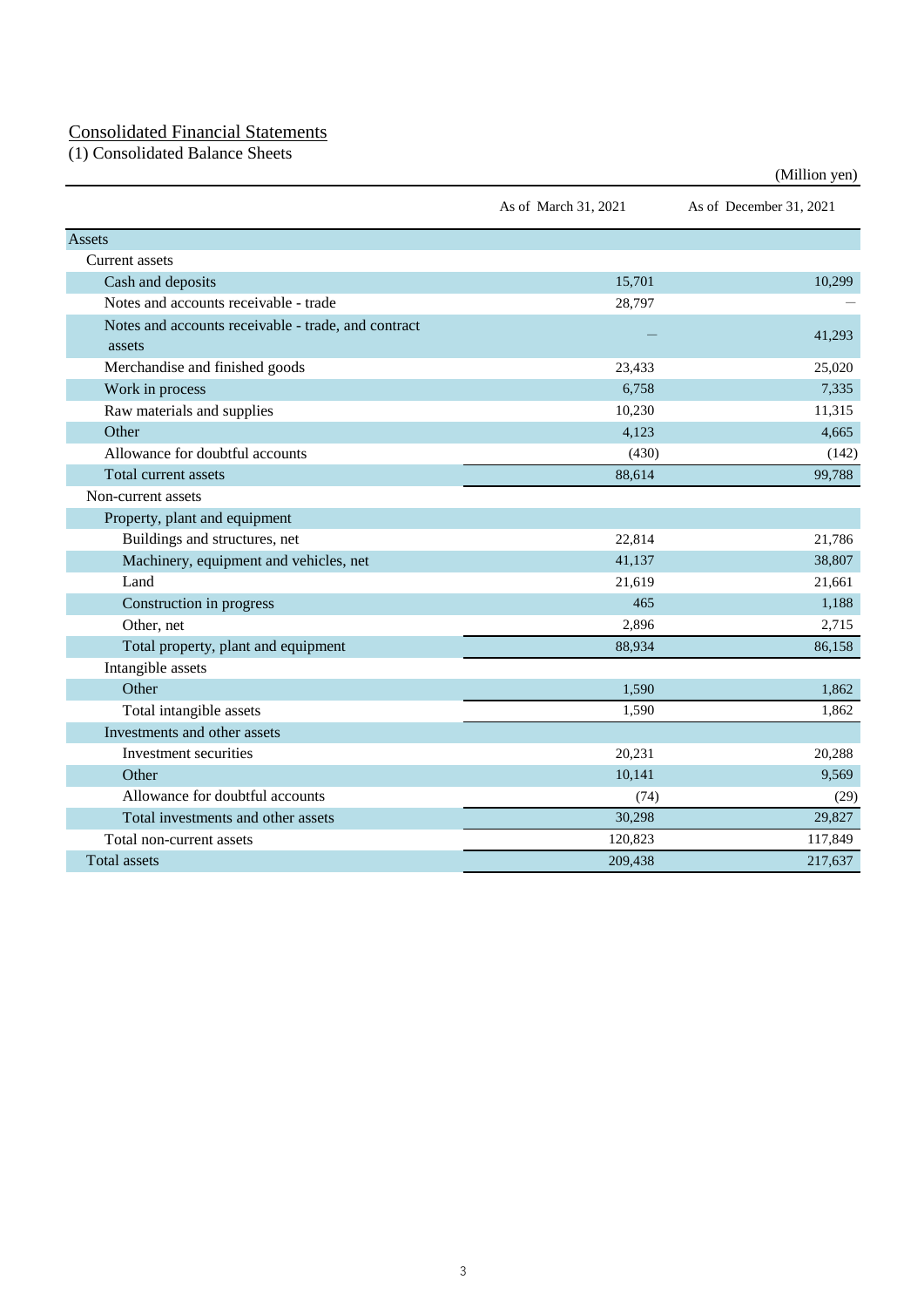(Million yen)

|                                                       | As of March 31, 2021 | As of December 31, 2021 |
|-------------------------------------------------------|----------------------|-------------------------|
| Liabilities                                           |                      |                         |
| <b>Current liabilities</b>                            |                      |                         |
| Notes and accounts payable - trade                    | 18,577               | 25,260                  |
| Electronically recorded obligations                   | 3,137                | 4,654                   |
| Short-term loans payable                              | 59,150               | 59,739                  |
| Commercial paper                                      | 7,000                | 7,000                   |
| Income taxes payable                                  | 361                  | 254                     |
| Other                                                 | 12,315               | 13,419                  |
| Total current liabilities                             | 100,542              | 110,327                 |
| Non-current liabilities                               |                      |                         |
| Long-term loans payable                               | 31,772               | 28,858                  |
| Net defined benefit liability                         | 9,664                | 9,847                   |
| Asset retirement obligations                          | 884                  | 884                     |
| Other                                                 | 3,671                | 3,297                   |
| Total non-current liabilities                         | 45,993               | 42,888                  |
| <b>Total liabilities</b>                              | 146,535              | 153,216                 |
| Net assets                                            |                      |                         |
| Shareholders' equity                                  |                      |                         |
| Capital stock                                         | 36,561               | 36,561                  |
| Capital surplus                                       | 8,555                | 6,488                   |
| Retained earnings                                     | 10,967               | 13,308                  |
| Treasury shares                                       | (152)                | (228)                   |
| Total shareholders' equity                            | 55,932               | 56,129                  |
| Accumulated other comprehensive income                |                      |                         |
| Valuation difference on available-for-sale securities | 3,942                | 4,951                   |
| Foreign currency translation adjustment               | 910                  | 1,147                   |
| Remeasurements of defined benefit plans               | 2,112                | 2,164                   |
| Total accumulated other comprehensive income          | 6,965                | 8,263                   |
| Non-controlling interests                             | $\overline{4}$       | 27                      |
| Total net assets                                      | 62,902               | 64,420                  |
| Total liabilities and net assets                      | 209,438              | 217,637                 |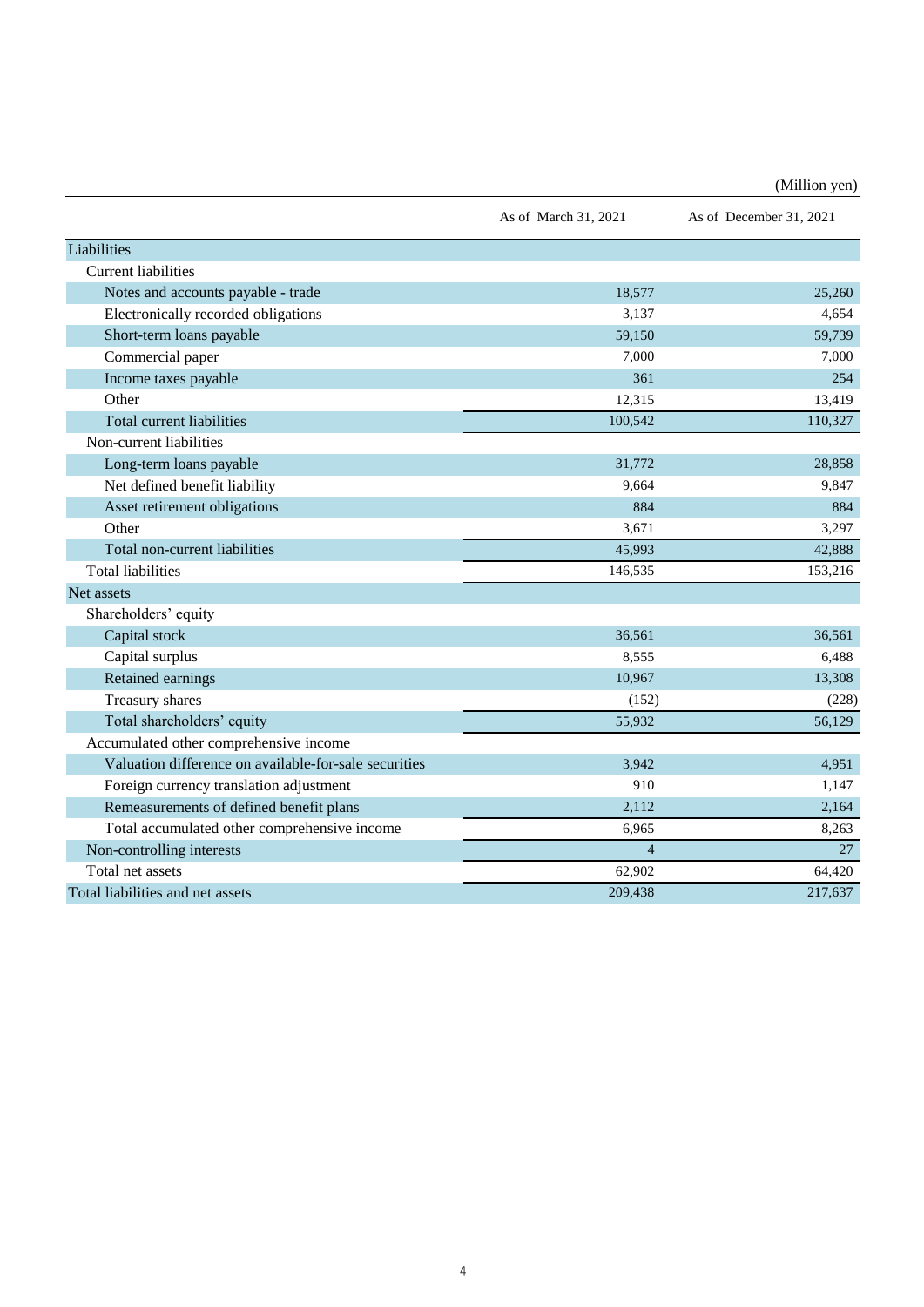(2) Consolidated Statements of Income and Comprehensive Income Consolidated Statements of Income Nine Months Ended December 31

|                                                                  |                           | (Million yen)             |
|------------------------------------------------------------------|---------------------------|---------------------------|
|                                                                  | For the Nine months ended | For the Nine months ended |
|                                                                  | December 31,2020          | December 31,2021          |
| Net sales                                                        | 118,915                   | 131,927                   |
| Cost of sales                                                    | 103,231                   | 112,496                   |
| Gross profit                                                     | 15,684                    | 19,431                    |
| Selling, general and administrative expenses                     | 18,310                    | 19,238                    |
| Operating income(loss)                                           | (2,626)                   | 192                       |
| Non-operating income                                             |                           |                           |
| Interest income                                                  | 28                        | 23                        |
| Dividend income                                                  | 484                       | 499                       |
| Share of profit of entities accounted for using equity<br>method | 744                       | 671                       |
| Foreign exchange gains                                           |                           | 259                       |
| Other                                                            | 352                       | 244                       |
| Total non-operating income                                       | 1,610                     | 1.698                     |
| Non-operating expenses                                           |                           |                           |
| Interest expenses                                                | 567                       | 448                       |
| Foreign exchange losses                                          | 174                       |                           |
| Other                                                            | 468                       | 241                       |
| Total non-operating expenses                                     | 1,210                     | 690                       |
| Ordinary income(loss)                                            | (2,226)                   | 1,200                     |
| Extraordinary income                                             |                           |                           |
| Gain on disposal of non-current assets                           | 12                        | 49                        |
| Gain on sales of investment securities                           | 6                         | 690                       |
| Gain on sale of businesses                                       |                           | 840                       |
| Other                                                            |                           | 633                       |
| Total extraordinary income                                       | 19                        | 2,214                     |
| <b>Extraordinary losses</b>                                      |                           |                           |
| Loss on disposal of non-current assets                           | 356                       | 353                       |
| <b>Impairment</b> loss                                           |                           | 492                       |
| Loss on valuation of investment securities                       | 75                        | 833                       |
| Other                                                            | 56                        | 619                       |
| Total extraordinary losses                                       | 488                       | 2,298                     |
| Profit (loss) before income taxes                                | (2,695)                   | 1,116                     |
| Income taxes                                                     | 525                       | 650                       |
| Profit (loss)                                                    | (3,220)                   | 465                       |
| Profit attributable to non-controlling interests                 | 19                        | 23                        |
| Profit (loss) attributable to owners of parent                   | (3,240)                   | 442                       |